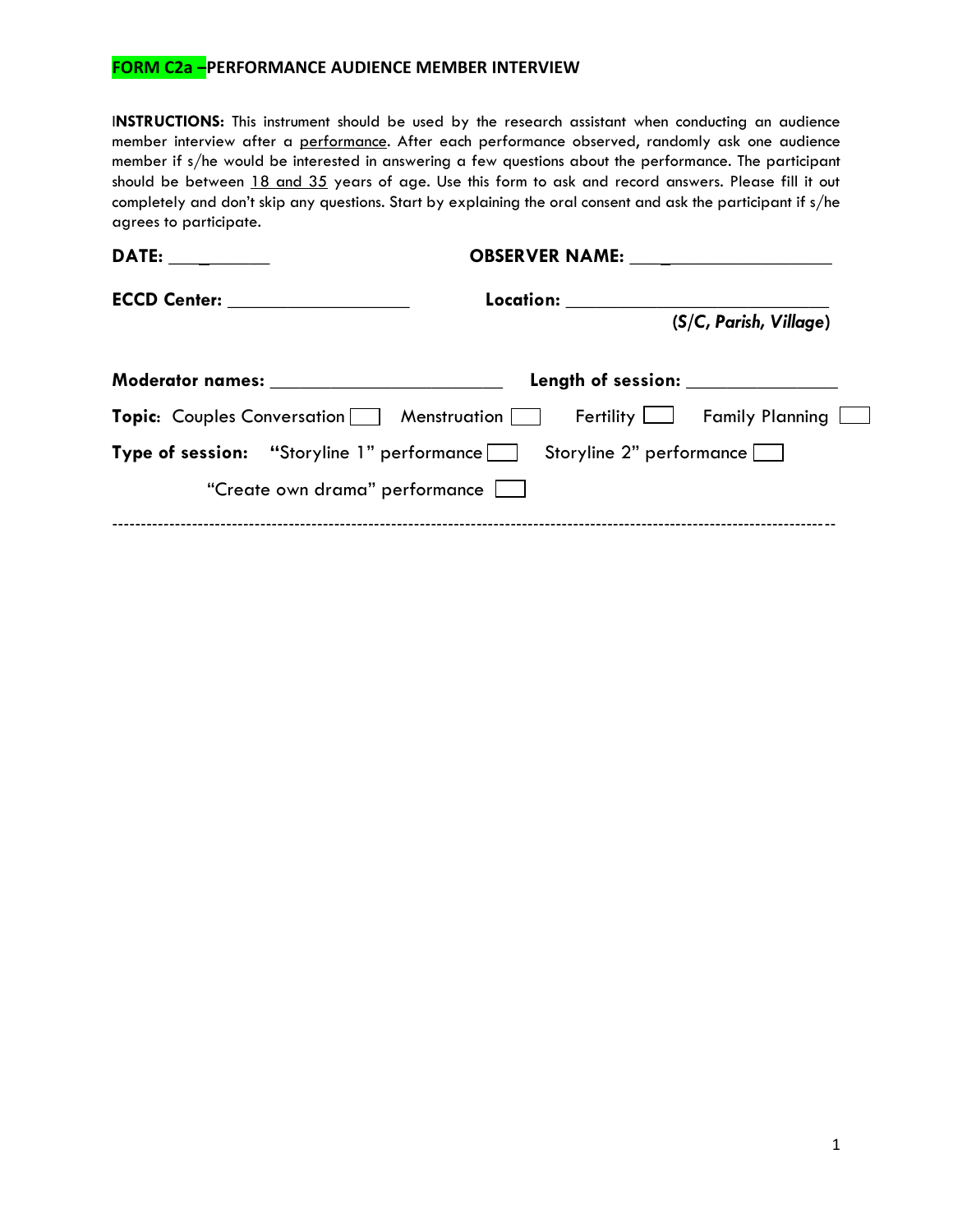## **FORM C2a –PERFORMANCE AUDIENCE MEMBER INTERVIEW**

**ORAL CONSENT: "**Thank you for taking the time to speak with me today. I am here to learn more about your experience with the community performance. The answers that you give today will be very helpful in helping us improve the training, materials, and activities, so that the project will be even better.

Your participation is completely voluntary. You can also stop at any time if you wish to stop answering questions. Please share what you really think about each of these questions. There are no right or wrong answers. If there is any question that you do not want to answer, that is fine. Everything you say to me will be confidential. This means that I will not share your answers with anyone else, including your friends, partner or family members. Do you have any questions?"

**Do you agree to participate (circle one)?** 

## **(Y) (N)**

| <b>SECTION 1: DEMOGRAPHIC INFORMATION</b>                                                            |                                                                                                                                                                                                                                                                                      |  |  |
|------------------------------------------------------------------------------------------------------|--------------------------------------------------------------------------------------------------------------------------------------------------------------------------------------------------------------------------------------------------------------------------------------|--|--|
| [Check the grey box below to select an answer]                                                       |                                                                                                                                                                                                                                                                                      |  |  |
| 1. Sex                                                                                               | Male                                                                                                                                                                                                                                                                                 |  |  |
|                                                                                                      | Female                                                                                                                                                                                                                                                                               |  |  |
| 2. How old are you?                                                                                  | (In Years) [if not between $18 - 35$ finish asking them the<br>demographic questions and thank them for their time)                                                                                                                                                                  |  |  |
| 3. What village are you from?                                                                        |                                                                                                                                                                                                                                                                                      |  |  |
| 4. What is your education?                                                                           | No education<br><b>ABEK</b><br>Primary<br>Secondary                                                                                                                                                                                                                                  |  |  |
| 5. Are you single or married?                                                                        | Single<br>Married                                                                                                                                                                                                                                                                    |  |  |
| 6. Have you come to another performance<br>before?                                                   | (ask how many and performance<br><b>Yes</b> and the set of the set of the set of the set of the set of the set of the set of the set of the set of the set of the set of the set of the set of the set of the set of the set of the set of the set of the set of the<br>topic)<br>No |  |  |
| <b>SECTION 2: PERCEPTIONS OF THE PERFORMANCE</b><br>[Ask the below questions and write down answers] |                                                                                                                                                                                                                                                                                      |  |  |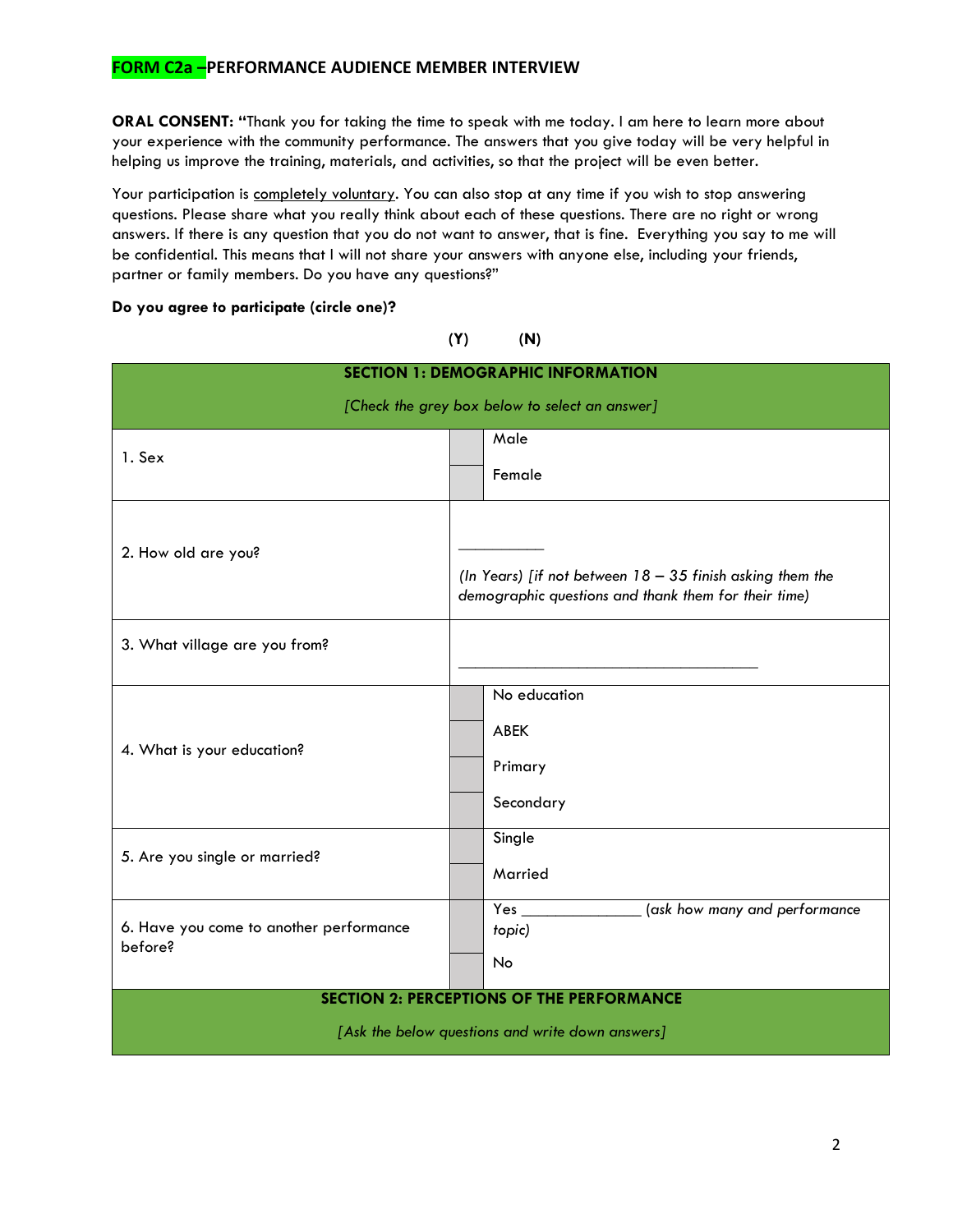## **FORM C2a –PERFORMANCE AUDIENCE MEMBER INTERVIEW**

|                                                                                                          | 7. Why were you interested in coming to this performance? (Probe: where did you hear about it? What did you  |  |  |
|----------------------------------------------------------------------------------------------------------|--------------------------------------------------------------------------------------------------------------|--|--|
| hear?)                                                                                                   |                                                                                                              |  |  |
|                                                                                                          |                                                                                                              |  |  |
|                                                                                                          |                                                                                                              |  |  |
|                                                                                                          |                                                                                                              |  |  |
|                                                                                                          |                                                                                                              |  |  |
|                                                                                                          |                                                                                                              |  |  |
|                                                                                                          |                                                                                                              |  |  |
|                                                                                                          |                                                                                                              |  |  |
|                                                                                                          |                                                                                                              |  |  |
|                                                                                                          |                                                                                                              |  |  |
|                                                                                                          |                                                                                                              |  |  |
| you didn't understand?]                                                                                  | 8. What did you think of the performance / story? [Probe: What did you like? What did you not like? Anything |  |  |
|                                                                                                          |                                                                                                              |  |  |
|                                                                                                          |                                                                                                              |  |  |
|                                                                                                          |                                                                                                              |  |  |
|                                                                                                          |                                                                                                              |  |  |
|                                                                                                          |                                                                                                              |  |  |
|                                                                                                          |                                                                                                              |  |  |
|                                                                                                          |                                                                                                              |  |  |
|                                                                                                          |                                                                                                              |  |  |
|                                                                                                          |                                                                                                              |  |  |
|                                                                                                          |                                                                                                              |  |  |
|                                                                                                          |                                                                                                              |  |  |
|                                                                                                          |                                                                                                              |  |  |
| 9. What are 1 to 2 important or new messages that you learned today? [Probe: About couples conversation? |                                                                                                              |  |  |
| Fertility? Menstruation? FP?]                                                                            |                                                                                                              |  |  |
|                                                                                                          |                                                                                                              |  |  |
|                                                                                                          |                                                                                                              |  |  |
|                                                                                                          |                                                                                                              |  |  |
|                                                                                                          |                                                                                                              |  |  |
|                                                                                                          |                                                                                                              |  |  |
|                                                                                                          |                                                                                                              |  |  |
|                                                                                                          |                                                                                                              |  |  |
|                                                                                                          |                                                                                                              |  |  |
|                                                                                                          |                                                                                                              |  |  |
|                                                                                                          |                                                                                                              |  |  |
|                                                                                                          |                                                                                                              |  |  |
|                                                                                                          |                                                                                                              |  |  |
|                                                                                                          | Yes                                                                                                          |  |  |
| 10. Do you plan on sharing what you learned                                                              | No                                                                                                           |  |  |
| today with others in your community?                                                                     |                                                                                                              |  |  |
|                                                                                                          | Don't know                                                                                                   |  |  |
|                                                                                                          |                                                                                                              |  |  |
|                                                                                                          | 11. If yes, what kind of information will you share? How and to whom? [Probe: family, friends, etc]          |  |  |